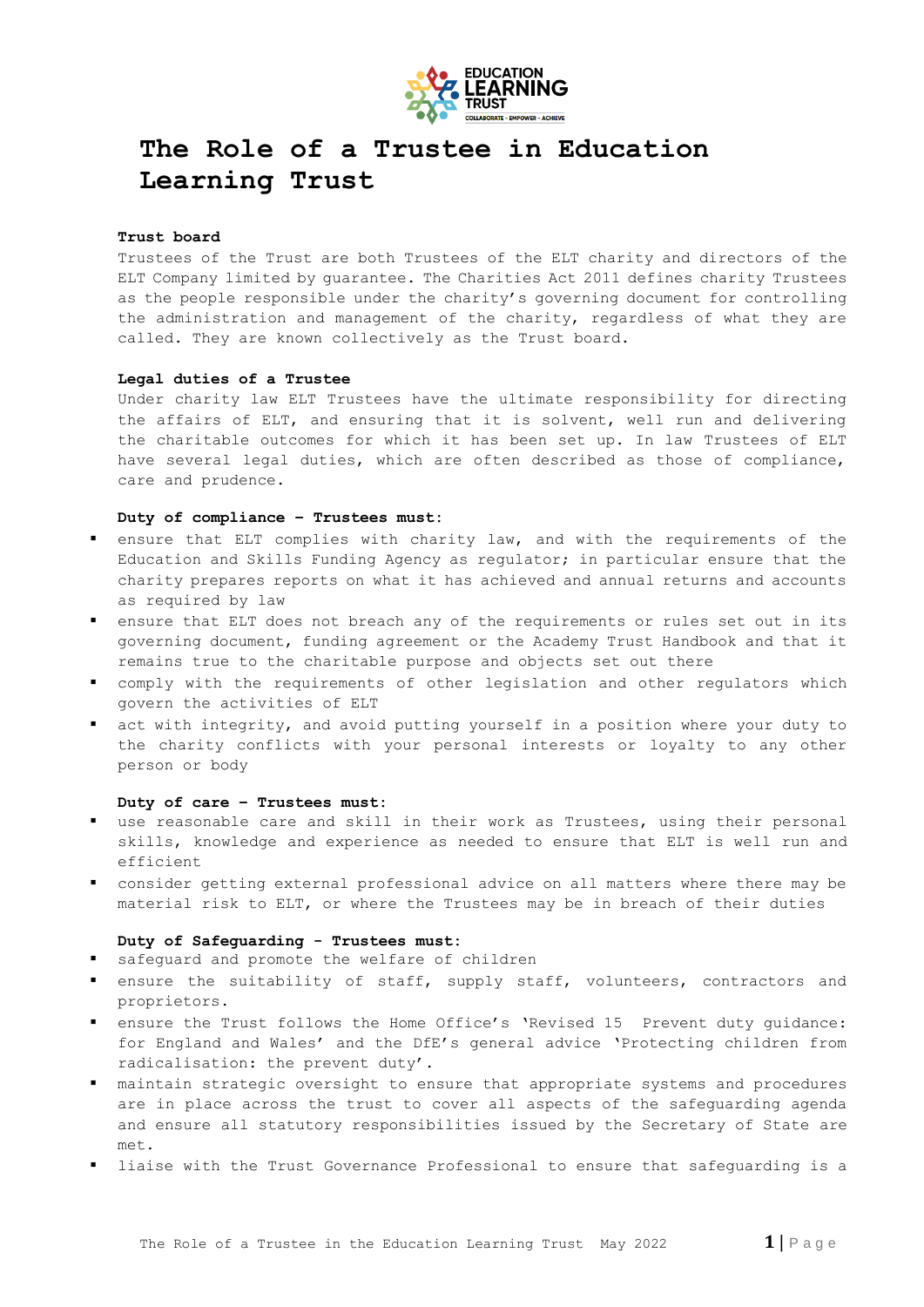

standing agenda item for every governing board meeting.

- support the implementation of a whole-trust culture where safeguarding and child protection is given the highest priority.
- encourage all members of the Trust board to develop their understanding of their safeguarding and child protection responsibilities.
- ensure there are systems in place to provide support for staff who are dealing with safeguarding and child protection issues within the trust.

## **Duty of prudence – Trustees must:**

- **e** ensure that ELT is, and will remain, solvent
- use ELT's funds and assets reasonably and responsibly and only in furtherance of ELT's charitable objects
- avoid undertaking activities that might place ELT's endowment, funds, assets or reputation at undue risk
- take special care when investing ELT's funds, or borrowing funds for ELT to use

## **Specific duties of Trustees of ELT**

To contribute to the work of the Trust board in ensuring high standards of achievement for all children and young people across the Trust.

## **Strategic direction**

Trustees must ensure that ELT has a clear vision, mission and strategic direction that will enable ELT to fulfil its charitable objects and is focused on achieving these. Trustees must work in partnership with the CEO and other senior staff to ensure that:

- ELT has a clear vision, set of values and strategy, and that there is a common understanding of these by Trustees, Members, staff and those sitting on academy committees
- operational plans and budgets support the vision and strategy
- the views of stakeholders (parents, pupils, local communities and staff) are regularly sought and considered
- there is regular review of the external environment for changes that might affect ELT (political, financial, demographic, competitive, partnerships, alliances)
- there is regular review of the need for ELT and for the services it provides or could provide, and regular review of strategic plans and priorities.

# **Performance of the Trust**

Trustees are responsible for the performance of ELT, for its impact upon stakeholders and for its corporate behaviour:

- to ensure that ELT measures its impact and progress towards its strategic objectives and to regularly consider reports on ELT's performance
- to ensure that there are policies including effective employment policies to direct key areas of the charity's business
- to ensure that ELT's values are understood and put into practice, by Trustees and staff
- to ensure that there are complaints systems in place for stakeholders
- to ensure that there are processes for Members, Trustees, staff and other stakeholders to report activity which might compromise the effectiveness of ELT
- to recruit the chief executive and to hold them to account for the management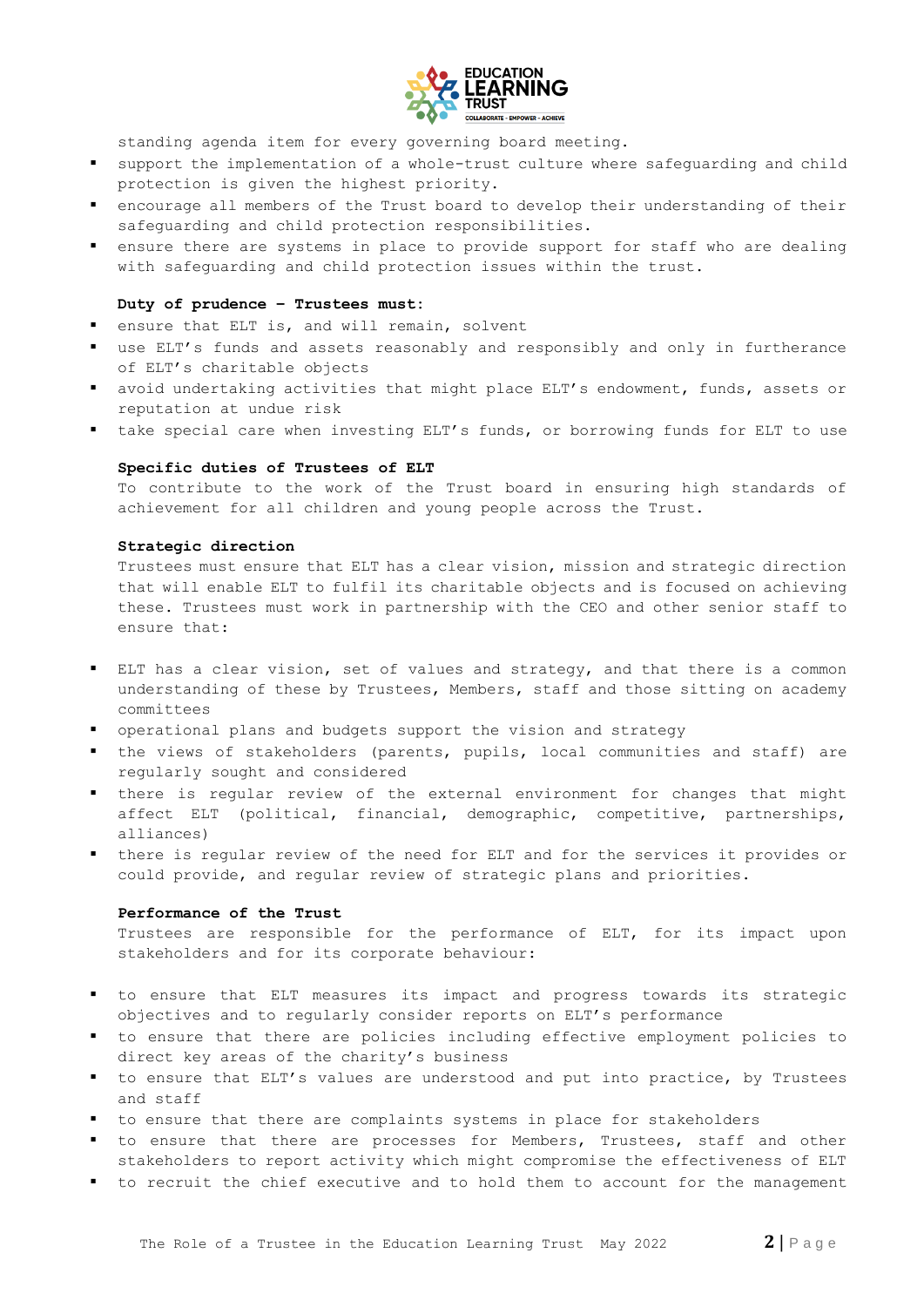

and administration of the charity

 to ensure that the chief executive receives regular, constructive feedback on their performance in managing the charity and in meeting their annual and longer term objectives

#### **Compliance**

Trustees must ensure that ELT complies with all legal and regulatory requirements:

- to ensure, with professional advice as appropriate, that ELT complies with all constitutional, legal, regulatory and statutory requirements
- to understand and comply with the constitution and rules that govern ELT, and to review the constitution regularly (at least every three years) to ensure it is fit for purpose

#### **Prudent management of resources**

Trustees must be stewards of ELT's assets, both tangible and intangible, taking care over their security, and how they are used:

- to ensure that ELT's financial obligations are met and that there are adequate financial controls in place to ensure all money due is received and properly applied, and that all assets and liabilities are recorded
- to act reasonably and prudently in all matters relating to ELT and always in the interests of ELT
- to ensure that Trustees take professional advice when needed, and record the advice received
- to be accountable for the solvency of ELT
- to ensure that ELT acts in accordance with employment law and that ELT exercises a duty of care to its employees
- to ensure that intangible assets such as organisational knowledge and expertise, intellectual property, ELT's good name and reputation are recognised, used and safeguarded
- to review the condition and use of the assets owned by ELT
- To ensure that the major risks to ELT are regularly identified and reviewed and that systems are in place to mitigate or minimise these risks

## **Good governance**

Trustees must ensure that ELT's governance is of the highest possible standard:

- to ensure that ELT has a governance structure that is appropriate to a charity of its size/complexity, stage of development, and its charitable objects, and reflects the diversity of is its stakeholders
- in a multi academy Trust, to ensure that there are effective mechanisms for individual academies within the Trust to be both supported and held to account by the governance structure
- to ensure that decisions are made with a view to promoting the education and wellbeing of children and young people
- to ensure that board decisions are recorded in writing by means of minutes
- to ensure that the board's delegated authority is recorded in a scheme of delegation for board committees, job descriptions for honorary officers, Trustees and key staff, and that reporting procedures back to the board are